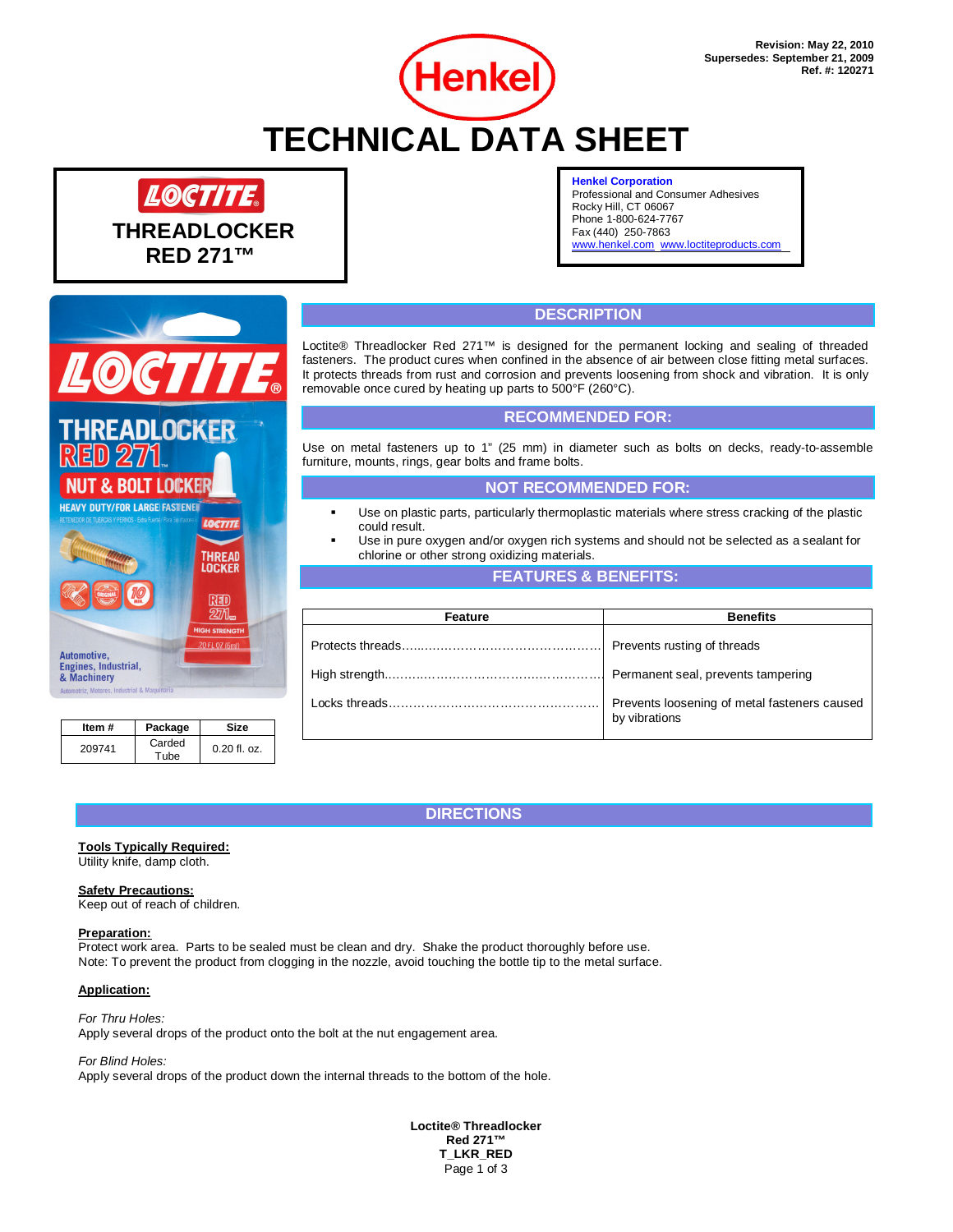*For Sealing Applications:*

Apply a 360° bead of product to the leading threads of the male fitting, leaving the first thread free. Force the material into the threads to thoroughly fill the voids. For bigger threads and voids, adjust product amount accordingly and apply a 360° bead of product on the female threads also.

Assemble parts and tighten as required. Sets in approximately 10 minutes and fully cures in 24 hours.

#### **Clean-up**

Clean adhesive residue immediately with a damp cloth. Cured product can be removed with a combination of soaking in methylene chloride and mechanical abrasion such as a wire brush.

For disassembly, heat parts up to 482°F (250°C) and separate parts while hot.

## **STORAGE AND DISPOSAL**

Not damaged by freezing. Close the tube tightly after each use. Store product in the unopened container in a dry location. Optimal storage is between 46°F (8°C) to 70°F (21°C).

## **LABEL PRECAUTIONS**

Contains methacrylate ester. Avoid eye and skin contact. For eye contact, flush with water for 15 minutes; call a physician. For skin contact, wash thoroughly with soap and water. If swallowed, do not induce vomiting. Obtain medical attention. **KEEP OUT OF THE REACH OF CHILDREN.**

#### **Refer to the Material Safety Data Sheet (MSDS) for further information**

## **DISCLAIMER**

The information and recommendations contained herein are based on our research and are believed to be accurate, but no warranty, express or implied, is made or should be inferred. Purchasers should test the products to determine acceptable quality and suitability for their own intended use. Nothing contained herein shall be construed to imply the nonexistence of any relevant patents or to constitute a permission, inducement or recommendation to practice any invention covered by any patent, without authority from the owner of the patent.

## **TECHNICAL DATA**

| <b>Typical Uncured Physical Properties</b>   |                                                                                                                                     | <b>Typical Application Properties</b> |                         |  |
|----------------------------------------------|-------------------------------------------------------------------------------------------------------------------------------------|---------------------------------------|-------------------------|--|
| Color:                                       | Red                                                                                                                                 | Application Temperature:              | Apply above 50°F (10°C) |  |
| Appearance:                                  | Liquid                                                                                                                              | Odor:                                 | Minimal                 |  |
| Base:                                        | Methacrylate ester                                                                                                                  | Set Time:                             | 10 minutes              |  |
| Specific Gravity:                            | 1.10                                                                                                                                | Cure Time:                            | 24 hours                |  |
| Viscosity:                                   | 500 cps @ 10 rpm                                                                                                                    |                                       |                         |  |
| Flashpoint:                                  | $>200^{\circ}$ F (93°C)                                                                                                             |                                       |                         |  |
| <b>VOC Content:</b>                          | $< 8$ g/L (0.82% by weight)                                                                                                         |                                       |                         |  |
| Shelf Life:                                  | 24 months from date of manufacture<br>(Unopened)                                                                                    |                                       |                         |  |
| Lot Code Explanation:                        | For example:                                                                                                                        |                                       |                         |  |
|                                              | <b>7GAC98873</b>                                                                                                                    |                                       |                         |  |
| (Lot code stamped on<br>crimped end of tube) | $7$ = Last Digit in the Year of Manufacture<br>$7 = 2007$<br>$(i.e. 7 = 2007, 8 = 2008, 9 = 2009, etc)$                             |                                       |                         |  |
|                                              | G = Month within Year of Manufacture<br>$G = 7th$ Letter of the Alphabet<br>$G = July$<br>$(i.e. A = Jan, B = Feb, C = March, etc)$ |                                       |                         |  |

**Loctite® Threadlocker Red 271™ T\_LKR\_RED** Page 2 of 3